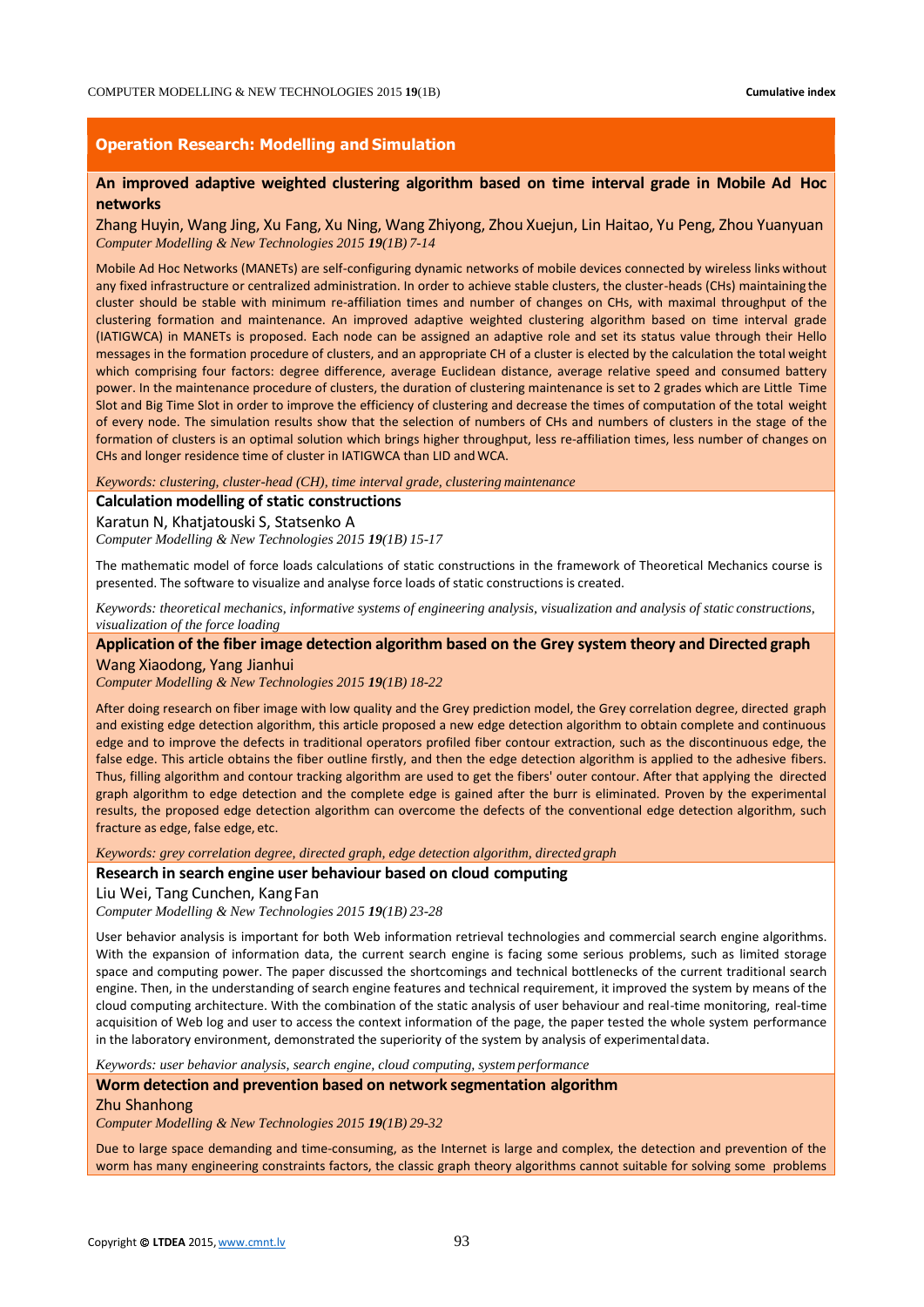in the large-scale network. Sub-graphs of vertices have a higher density of edges within them while a lower density of edges between sub-graphs. To solve large-scale network analysis, the method of using DFS network segmentation algorithm based on network topology was proposed by analyzing the study of graph depth-first search (Depth First Search, referred to as DFS) segmentation algorithm, and thus obtain a description of the network connectivity of undirected connected graph G (V, E).this provide a strong theoretical support for fast access network backbone node. The result of experiments shows that the proposed method is effective.

*Keywords: worm detection, sub-graphs, DFS, network segmentation algorithm*

#### **Selection method of wireless communication modes in internet of vehicles**

### Liu Feng, Wang Jing

*Computer Modelling & New Technologies 2015 19(1B) 33-40*

Internet of Vehicles has great effect on improving the efficiency of the transportation system and driving safety. Communication process of Internet of Vehicles can be done adopting various wireless communication modes which include 3G, WLAN and WAVE. As each wireless communication mode has different traffic scene applicability and different communication effects, this paper proposed a selection method for wireless communication mode based on support vector machine. This method obtained learning samples which indicate the communication mode with best communication performance through simulation of various traffic scenes in OPENT Modeler. Through the study of support vector machine algorithm, this designed method can output the predicted result mode of wireless communication adaptively under unknown traffic scenes. The outstanding results show that the selection method based on support vector machine can accurately choose the optimal communication mode in Internet of vehicles.

*Keywords: internet of vehicles, wireless communication mode, support vector machine, communication performance,OPENT modeller*

# **Study on the task scheduling problem of complicated products' design**

Cao XiaoBo, Xu ChengDong, Fan GuoChao

*Computer Modelling & New Technologies 2015 19(1B) 41-48*

The process of complicated products design has the characters of high complexity, long period and various requirement of resource. So a reasonable resource scheduling scheme has great significance to the design of complicated product, so as to shortening product development cycles and reducing the cost of product. Firstly, design task collaboration and scheduling features in three complicate product design process modes are discussed in terms of research results of collaboration design and Integration Design Environment (IDE). Secondly, Virtual Design Unit (VDU) is adopted to be taken as the basic task execute unit, VDU design is a complex product design, Furthermore, Design Task Scheduling Approach based Design Ability (DTSADA) is detailed stated by combining ACO and GA.. Finally, a design task scheduling case is demonstrated to validate the proposed approach.

*Keywords: complicated product, virtual design unit (VDU), IDE, task scheduling*

#### **Diagnostics programs efficiency analysis in operation systems of radioelectronic equipment**

Solomentsev O, Zuiev O, Zaliskyi M, Yashanov I *Computer Modelling & New Technologies 2015 19(1B) 49-56*

Two variants of diagnostics programs of radioelectronic equipment in exploitation systems are considered. Analytical formulas for calculation of efficiency indexes in the absence and presence of first and second kind errors are given.

*Keywords: radioelectronic equipment, diagnostic programs, data processing; maintenance*

#### **Time series neural network systems in stock index forecasting**

Wang Chaoyou

*Computer Modelling & New Technologies 2015 19(1B) 57-61*

This paper adopts artificial neural network (ANN) and two varieties of time series neural network to forecast the stock index of Chinese market. Daily close prices between 1999 and 2011 are tested. The ANN works as a benchmark. Its inputs include delayed price and technical indicators. Time series neural network with external input (NARX) outperforms the Time series neural network (NAR), and it works best when the delay is 8. Moreover, NARX has the best ability of the three. This is mainly resulted from the fact that it contains external data and the technical indicators while NAR does not. As a whole, the ANN and NARX models achieved satisfying results. They can be employed by practitioners to assist trading and by regulators for monitoring. The NARX will be improved when more external data imported.

*Keywords: forecasting, ANN, NAR, NARX*

# **Study on the electrodeposited Au-Co alloy coating**

Zhu Shanhong

*Computer Modelling & New Technologies 2015 19(1B) 62-65*

Au-Co alloy deposit was prepared by selecting the best component in the bath with citrate the deposit exhibited golden appearance and high percentage of coverage. Good hardness and improving anti-corrosion capability could be achieved by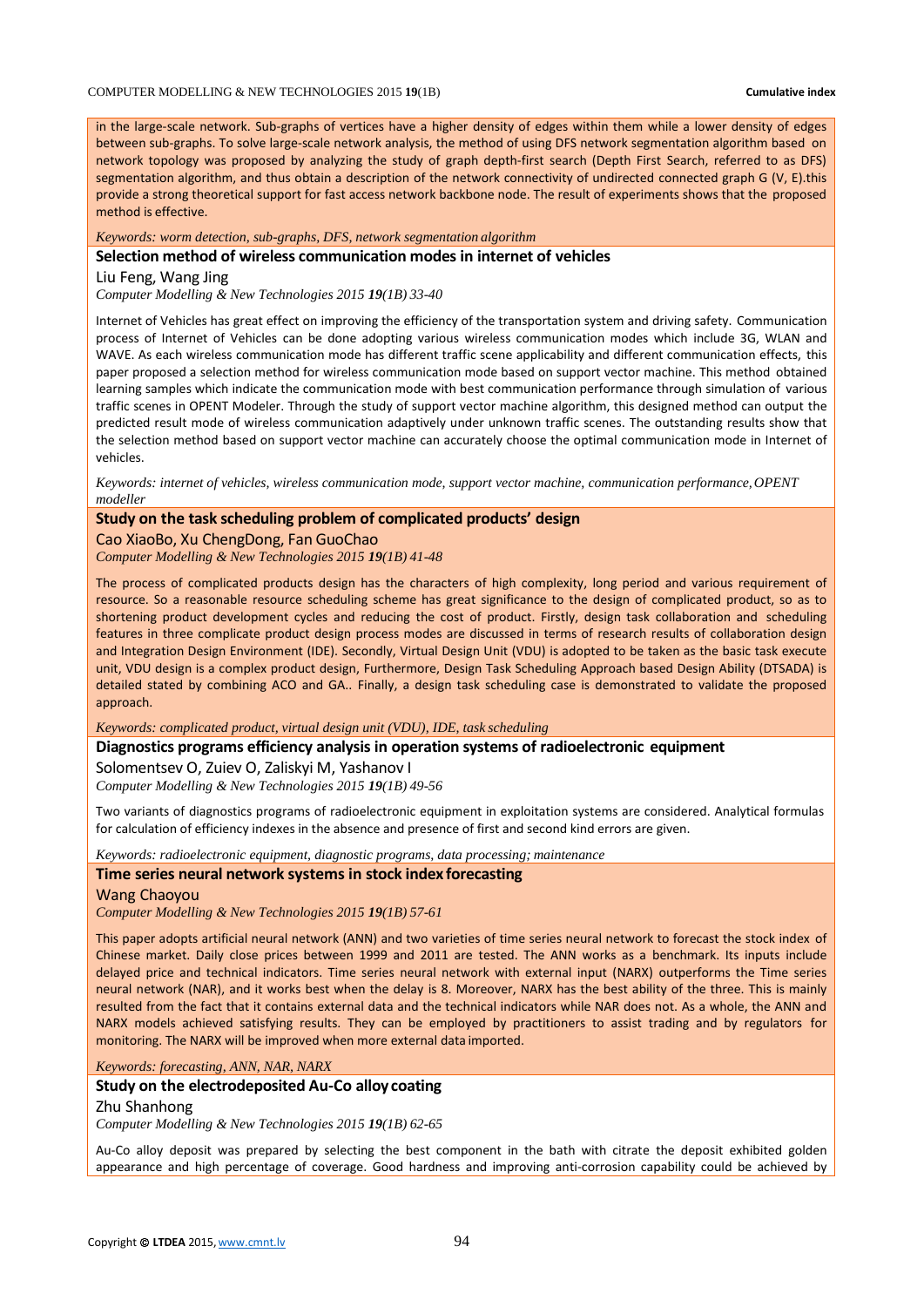adding 3~4.5%Co element and little rare-earth element to the system, and micro-hardness could increase to 180~190Hv. Optimized bath has stable performance, good throwing power and good covering power. The Scanning Electron Microscope (SEM) illustrated that the deposit was smooth, compact and crystal was nice. It is suited for electrical production; decorative coating, advance electrodeposits and hard-gold depose sit.

*Keywords: Au electrodeposited, Au-Co alloy, citrate*

### **The micro-structure study on mechanical properties of Dredge fills**

Ma Yun, Si Hua

*Computer Modelling & New Technologies 2015 19(1B) 66-71*

Mechanical tests and electron microscopy scanning tests were done and micro-structural parameters were quantitatively analyzed in order to study the essence of structural characteristics of Dredge Fills. After comparing the mechanical test results with the statistical results of microstructure parameters, it can be find that the transition stage of the stress-strain curve of dredge fill compression test is also the mutation stage of the curve of micro-structural parameters, and the same time, the micro-structural parameters of shear test soil samples under different axial strain were not linear variation with the axial strain increases and mutated in 10% to 15% axial strain. The analysis result shows that the structural mechanical properties of the dredge fill are subject to its microstructure, and mutation of mechanical test curve is a macroscopic manifestation of microscopic structure damage. The experimental results indicate that dredge fill has the basic mechanical properties of structural soil.

*Keywords: Dredge Fills, structural constitution, microstructure, mechanical properties*

### **Method of calculating forest land surface area based on automatic boundary extraction**

Zheng Jiahzu, Gao Yehemin

*Computer Modelling & New Technologies 2015 19(1B) 72-76*

Calculation of the forest land parcel surface area is vital to the confirmation, segmentation and assignment of forest ownership. Therefore, the method calculating irregular forest land parcel surface area, which is based on the principle of space triangle area calculation, establishes automatic extraction of irregular forest parcel boundary and structures Triangulated Irregular Network (TIN) model by interpolating feature points based on Thin Plate Spline (TPS) function. This paper expounds the feasibility of this method and complete calculation process. By experimental comparison, this method can reduce about four-fifths of field data collection effort in the case of no accuracy loss in calculating results. Simultaneously, this method extracts boundary automatically without manual drawing boundary lined, improves degree of automation in computing within the industry greatly.

*Keywords: forest land parcel, surface area, boundary extraction, thin plate spline (TPS)*

#### **Application of computer virtual reality technology in ship equipment assembly**

Wang Ying

*Computer Modelling & New Technologies 2014 19(1B) 77-79*

It is known to us all that in factors of determining shipbuilding cycle, ship assembly occupies an important position in shipbuilding. In traditional shipbuilding model, front-line workers conduct assembly according to the two-dimensional drawing of marine designer. They will make mistakes inattentively, which results in the waste of manpower and material resources. At the same time, the abstraction of drawing will tend to generate deviation in the communication system between designer and ship-owner because of no concrete model object. This paper adopted a kind of technology that could use three-dimensional entity form to express ship model and assembling process-ship virtual assembly technology. The combination of virtual reality technology and ship assembly technology revealed the insufficient and defect in design, which avoided the waste of manpower and material resources during practical assembly. Through the selection and comparison of virtual assembly, we could optimize assembly technology, thus to convenient for the learning and execution of front-liner workers, enhance shipbuilding efficiency and shorten shipbuilding cycle.

*Keywords: Virtual technology; Ship assembly; Digitalized shipbuilding; Three-dimensional model*

**Ecological architecture system based on landscape ecology**

Ji Fengquan, Jia Yuanyuan

*Computer Modelling & New Technologies 2014 19(1B) 80-84*

This paper briefly summarized the concept of landscape ecology and ecological architecture and the current research status of ecological architecture both at home and abroad. It also analyzed ecological architecture system based on landscape ecology, and studied the construction of ecological architecture from the aspects of the construction of ecological architecture system and space structure. In addition, this paper reviewed with the green building demonstration in University of Logistics for instance.

*Keywords: landscape ecology, ecological architecture*

**Modelling and simulation of relationship between internal cell temperature and apparent resistivity for lithium-ion battery**

X B Hong, N Z Li, W W Yin, J H Feng, G X Liu